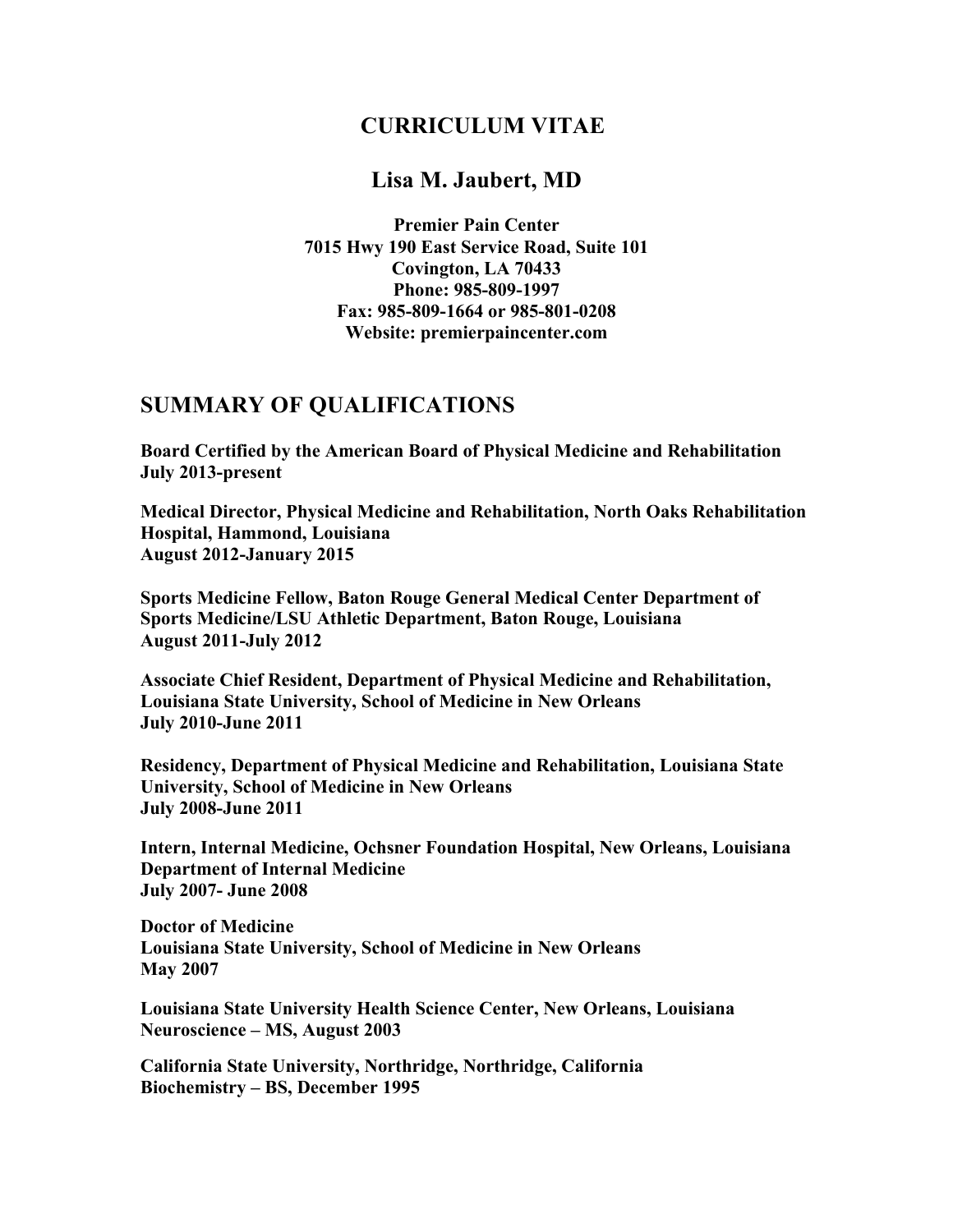# **LICENSURE**

**Licensed to practice medicine in the State of Louisiana BLS, ACLS certified**

# **AFFILIATIONS**

**Northshore Interventional Pain Management Center/Premier Pain Center, Covington, LA LSU Health and Sciences Center, New Orleans, Louisiana**

### **ACTIVITIES**

**Member, American Academy of Physical Medicine and Rehabilitation Member, American Medical Society for Sports Medicine Member, American College of Sports Medicine Member, North American Spine Society Member, American Medical Athletic Association**

# **CONTINUING EDUCATION**

**Managing Pain Patients Who Abuse Prescription Drugs. Medscape Education - April 2015 1.75 AMA Category 1 credits**

**Can Biomarkers Detect Concussion? Medscape Education - April 2015 0.25 AMA Category 1 credit**

**Steroid Injections or Physical Therapy for Shoulder Pain - April 2015 0.5 AMA Category 1 credit**

**OA knee: Risk Management Review of the AAOS Guidelines. Medical Interactive Courses - 4/13/15 1.0 AMA Category 1 credit**

**VTE prophylaxis in Joint Replacement: When Guidelines Collide. Medical Interactive Courses - 4/13/15 1.0 AMA Category 1 credit**

**Clinical Endocrinology for Primary Care Medical Education Resources, Inc. July 18-20, 2014 11 AMA PRN Category 1 Credits**

**38th Annual Comprehensive Review of Physical Medicine and Rehabilitation - NYU School of Medicine / Rusk Institute of Rehabilitation Medicine - March 2013 32.0 AMA Category 1 credits**

**Basic Musculoskeletal Ultrasound Course - Andrew's Institute / American Medical**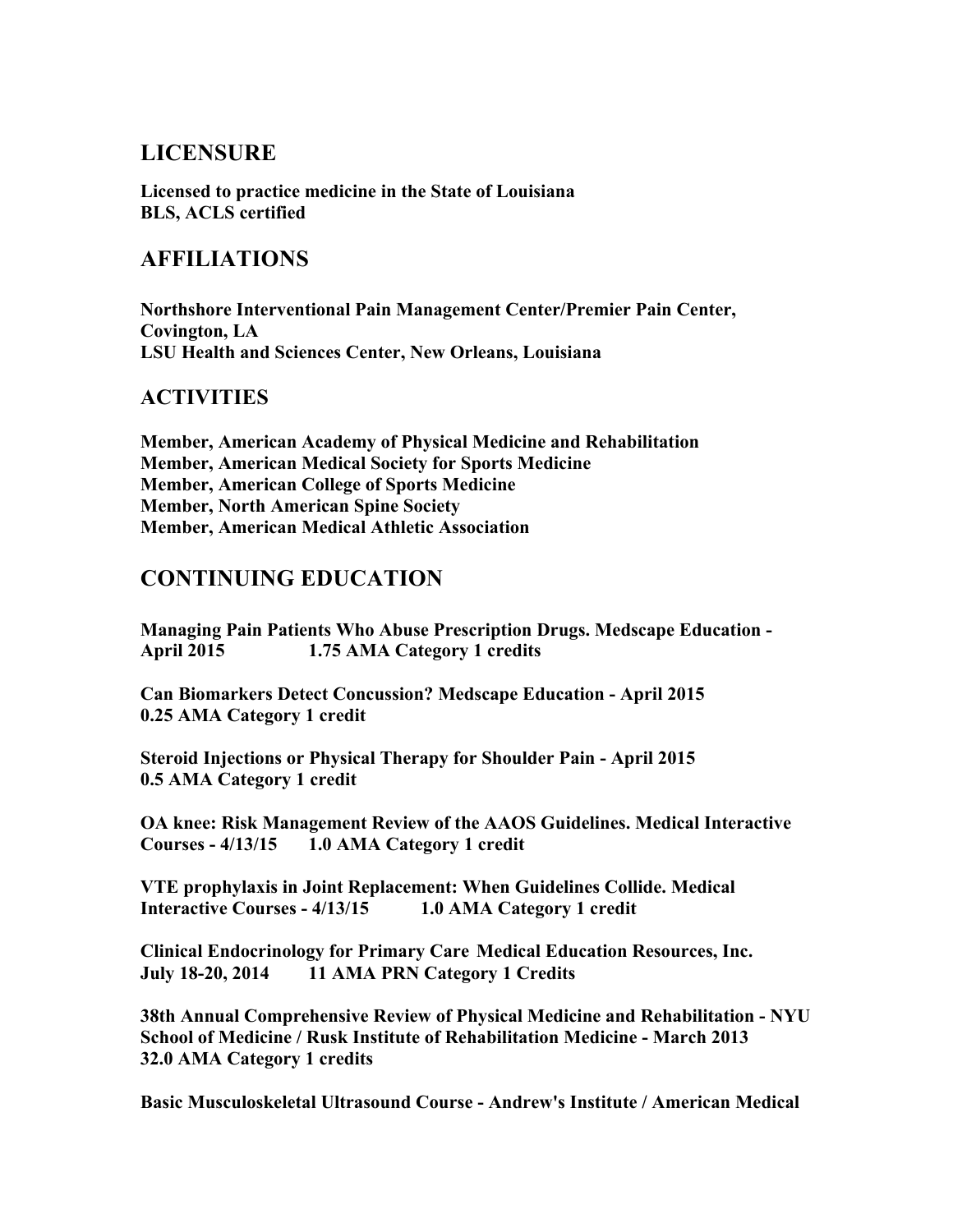**Society for Sports Medicine. March 2012 20.0 AMA Category 1 credits**

**Southern Orthopedic Society SEC Meeting. New Orleans, LA. March 2012**

**American Medical Society Sports Medicine Annual Meeting. Atlanta, GA - 2012**

**MOC3 Spinal Cord Injury Online Review Course. AAPMR. May 2012 2.0 AMA Category 1 credits**

**Cerebral Palsy: A Lifetime of Care. AAPMR. May 2012 1.0 AMA Category 1 credit**

**MOC3 Joint Connective Tissue Disorders Review Course. AAPMR. May 2012 1.0 AMA Category 1 credit**

**Sports Medicine Case No 1: Tarsal Tunnel Syndrome. AAPMR. May 2012 1.0 AMA Category 1 credit**

**Medications to Promote Recovery During Acute TBI Rehab. AAPMR. August 2012 1.0 AMA Category 1 credit**

**Prescribing Controlled Substances. Medical Interactive Courses - June 2011 1.0 AMA Category 1 credit**

**Managing the Risks of Anticoagulation Therapy. Medical Interactive Courses - June 2011 1.0 AMA Category 1 credit**

## **PUBLICATIONS**

**Lisa Jaubert-Miazza, MD, Charles N. Aprill, MD, Stephen Kishner, MD, Spinal Epidural Lipomatosis, Online Pain Case Presentation July 2011.**

**Demas J, Sagdullaev BT, Green E, Jaubert-Miazza L, McCall MA, Gregg RG, Wong RO, Guido W.** *Failure to maintain eye-specific segregation in nob, a mutant with abnormally patterned retinal activity.***Neuron 2006 Apr 20; 50(2):247-59**

**Jaubert-Miazza L, Green E, Lo FS, Bui K, Mills J, Guido W.** *Structural and functional composition of the developing retinogeniculate pathway in the mouse.***Visual Neuroscience 2005 Sep-Oct; 22(5):661-76**

**Laurent V, Jaubert-Miazza L, Desjardins R, Day R, Lindberg I.** *Biosynthesis of proopiomelanocortin-derived peptides in prohormone convertase-2 and 7B2 null mice***. Endocrinology 2004 Feb; 145(2):519-28**

**LSUHSC Graduate Research Day - Developmental regulation of L-type calcium channels in rodent LGN, L. Jaubert-Miazza, E. Green, H.S. Shin, W. Guido, Poster Presentation - 5/2003**